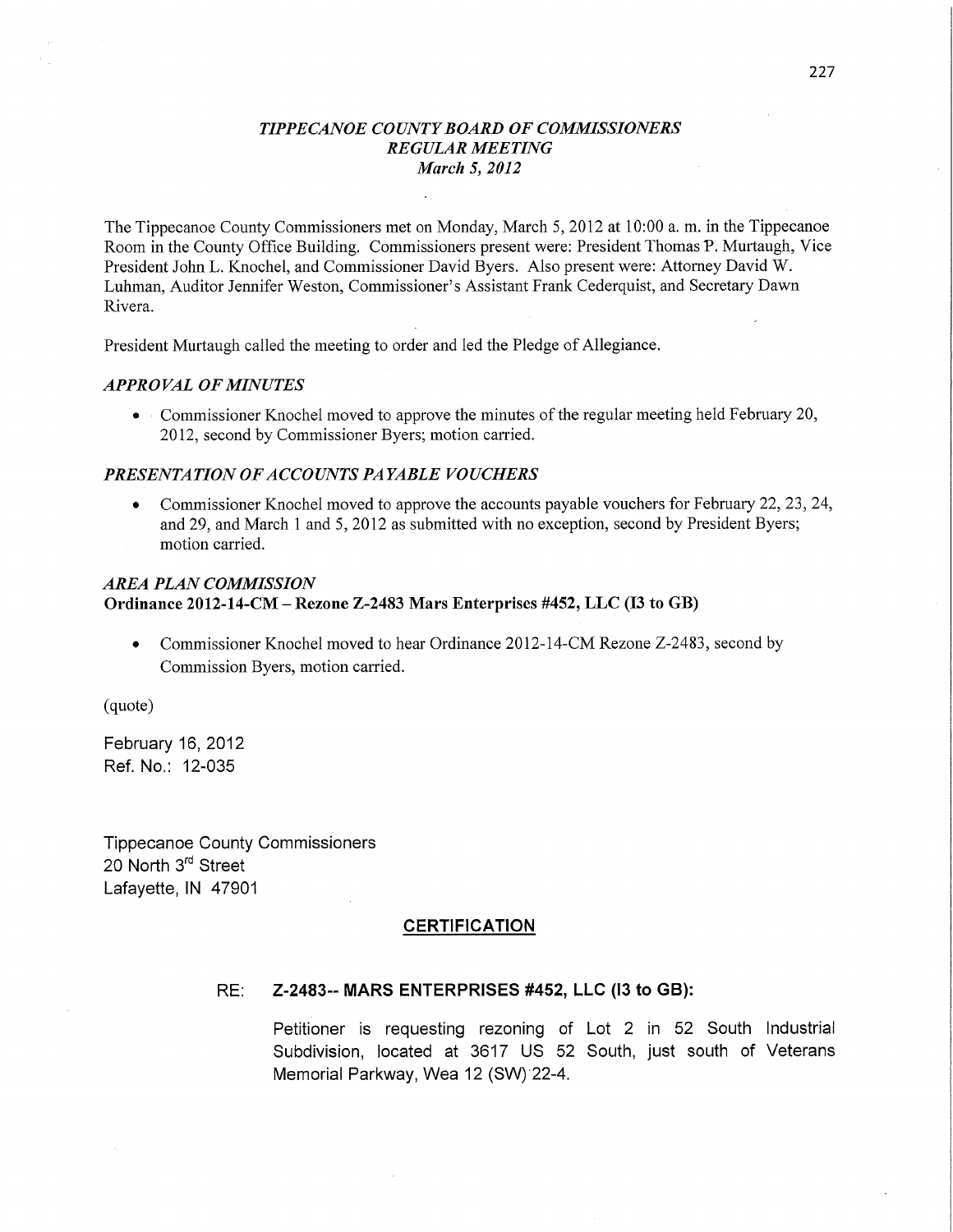#### Dear Commissioners:

As Secretary to the Area Plan **Commission** of Tippecanoe County, I do hereby certify **that** at <sup>a</sup> public hearing held on February 15, 2012 the Area Plan **Commission** of Tippecanoe County voted 14 yes - 0 no on the motion to rezone the subject real estate from 13 to GB. Therefore, the Area Plan **Commission** of Tippecanoe County recommends to the Tippecanoe County **Commissioners that** the proposed rezoning ordinance be APPROVED for the property described in the attachment.

Public Notice has been given **that** this petition wiil be heard before the Tippecanoe County Commissioners at their March 5, 2012 regular meeting. Petitioners or their representatives must appear to present their case.

Sincerely,

Sallie Dell Fahey Executive Director

(unquote)

Daniel Teder, attorney representing the petitioner, said the owners and the tenant of the property are present. The request is for a rezone from I3 to GB of the property located at 3617 US 52 South, which is on the east side of U852, just south of Veterans Memorial Parkway. Three lots south of the site are zoned GB and the four corners of U852 and Veterans Memorial Parkway are zoned GB. The site is three acres with a 17,000 square foot building. 5,500 square feet is currently rented to Applied Industrial Technologies. The remaining 11,500 square feet is leased to the future home of Action Sports, selling motorcycles, ATVs, and bicycle parts. In order for the tenant to get a dealer license, the property must be zoned GB. All requirements have been met for green space, parking, set back, and drainage. The business will employ 8-15 people. Letters from the adjoining property owners, with no objections, were presented to the Area Plan Commission. The Area Plan Commission approved the request with a vote of 14 *-* yes and 0 *-* no.

President Murtaugh asked for public comment on the rezone. There were none.

Auditor Weston recorded the vote:

Byers Aye Knochel Aye Murtaugh Aye

Ordinance 2012-14-CM passed 3—0.

*HIGHWAY* **—** Opal Kuhl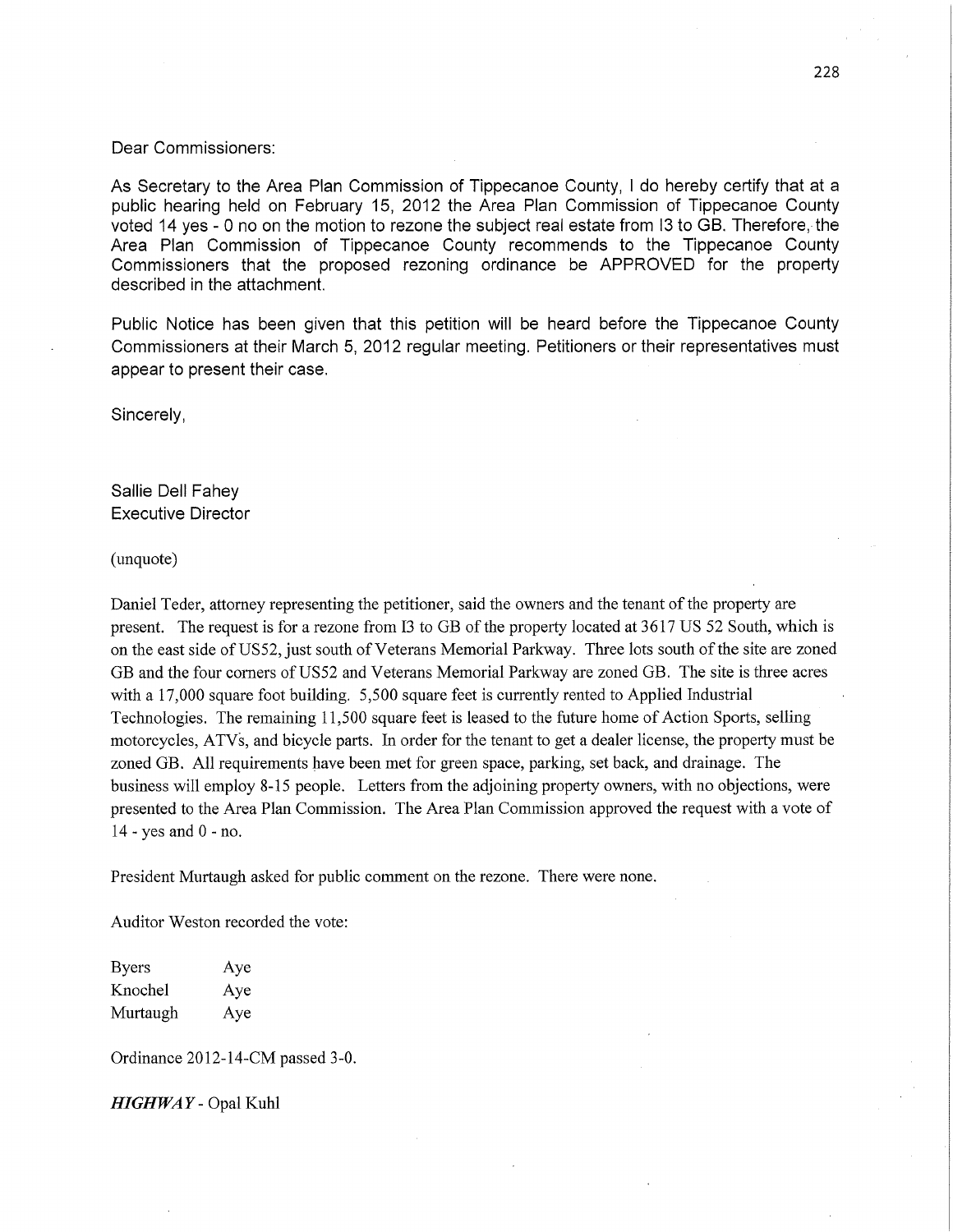# Cumberland **Avenue Project,** Parcel 1A **—** Settlement Agreement and **Release, Temporary Easement Grant,** and Donation Agreement

Director Kuhl said the Cumberland Avenue Project, Parcel 1 is for the corner of Klondike Road and the Cumberland project in the amount of \$6,600. The parcel was previously purchased, however, not all parties were informed and there was <sup>a</sup>dispute on property value. **A** donation agreement for the property and issues with a shed, fence, and swimming pool have been resolved to complete this parcel for Jeff and Rhonda Florian.

**0** Commissioner Knochel moved to approve Parcel 1A Agreement as presented, second by Commissioner Byers; motion carried.

## **LPA/INDOT Contract** *-* Scenic **Byways/River Road Study**

Director Kuhl said the LPA/INDOT agreement is a Federal Aid project for a scenic byways study of South River Road. Stan Lambert will be working on the study with the Wabash River Enhancement Corporation, but it goes through the County Highway department because of federal funds with INDOT.

**0** Commissioner Knochel moved to approve the LPA/JNDOT contract as presented, second by Commissioner Byers; motion carried.

## **Cumberland Road Project** *—* **Parcel 2 Warranty Deed**

Director Kuhl said Parcel 2 is the last of the right-of—way clearance needed for the Cumberland Avenue project. The amount is \$34,960 for Copper Beech Townhome Communities Eight, LLC.

**0** Commissioner Knochel moved to approve the Cumberland Road Parcel 2 as presented, second by Commissioner Byers; motion carried.

# *H UZWAN RESOURCES* **—** Shirley Mennen **Update Sick Leave Policy**

Coordinator Mennen said due to issues with donated sick leave, the policy has been updated to remove the option from the sick leave benefits. Previously, an employee could donate up to 10 days to another employee. The receiving employee could receive up to 40 donated days in a lifetime.

**0** Commissioner Knochel moved to approve the updated Sick Leave Policy, second by Commissioner Byers; motion carried.

## **Expansion** of Wellness **Center Hours**

Coordinator Mennen said the Wellness Center use has increased over the past year, ranging between 96% **—** 98% usage. The hours will be expanded four hours; two on the nurse practitioner days; and two on the doctor days. Monday and Friday, the days the doctor is available, the clinic will open one hour earlier.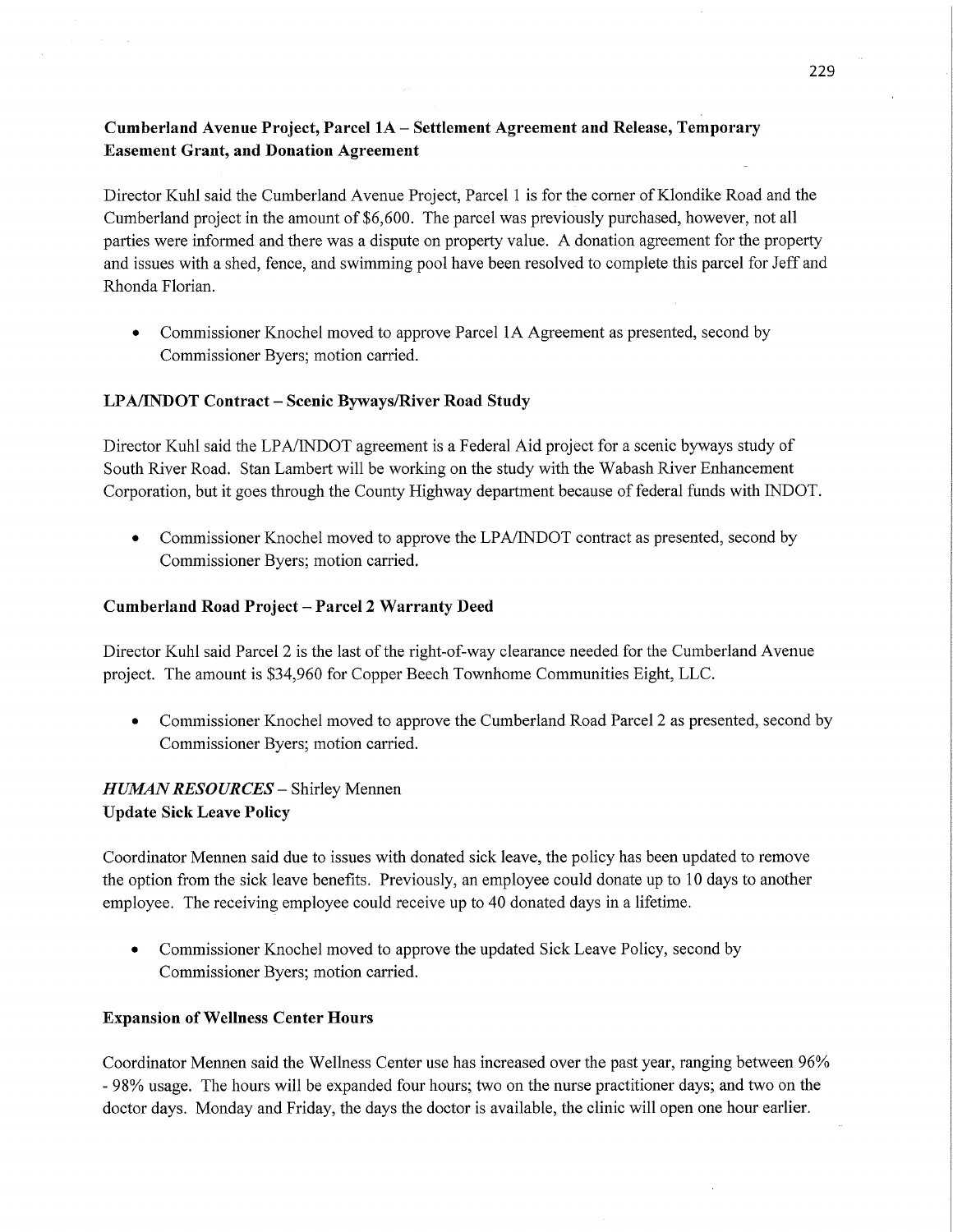The new hours will be 1:00 *-* 6:00 on Monday and 9:00 *—* 2:00 on Friday. Thursday, the nurse practitioner days, two additional hours will be added. Thursday, the clinic hours will be 7:00 — **1:00.**  The additional hours will cost approximately \$2,200 per month. The added cost should be offset with <sup>a</sup> decrease in insurance *costs* as employees utilize the clinic versus standard doctor appointments and urgen<sup>t</sup> care centers.

• Commissioner Knochel moved to approve the expansion of Wellness Center hours, second by Commissioner Byers; motion carried.

# *ORDINANCE 2012-13-CM* (Second Reading) **Amending Building Code requiring Digital** Submission

• Commissioner Knochel moved to hear Ordinance 2012-13-CM on second reading, second by Commissioner Byers; motion carried.

Building Commissioner Ken Brown said the Ordinance stipulates that documents provided to the Building Commissioner's office larger than  $11" X 17"$  also be submitted in PDF format for digital storage. Public feedback has been positive.

President Murtaugh asked for public comment. There were none.

Auditor Weston recorded the vote.

Byers Aye Knochel Aye Murtaugh Aye

Ordinance 2012-13—CM passed 3-0 on second and **final** reading.

# IN *TERL OCAL AGREEMENT F* OR *DISSOL U* TI 0N 0F *WILDCAT CREEK SOLID WASTE MANA GEMEN T DISTRICT*

Attorney Luhman said the agreement was signed by President Murtaugh last week to finalize the dissolution agreement with Clinton County. The dissolution was effective February 29, 2012 and the new district became effective on March 1, 2012.

President Murtaugh said the cooperative spirit with Clinton County made the entire process flow very smoothly, including the dividing of assets. The cash and equipment distribution was based on the tax rate that contributed to the district; 80.4% to Tippecanoe County; and 19.6% to Clinton County.

Attorney Luhman said there was cash on hand and the agreement includes an attachment of the January 31, 2012 financial statement. The statement indicates \$109,000 in the checking account and \$356,000 in a money market account.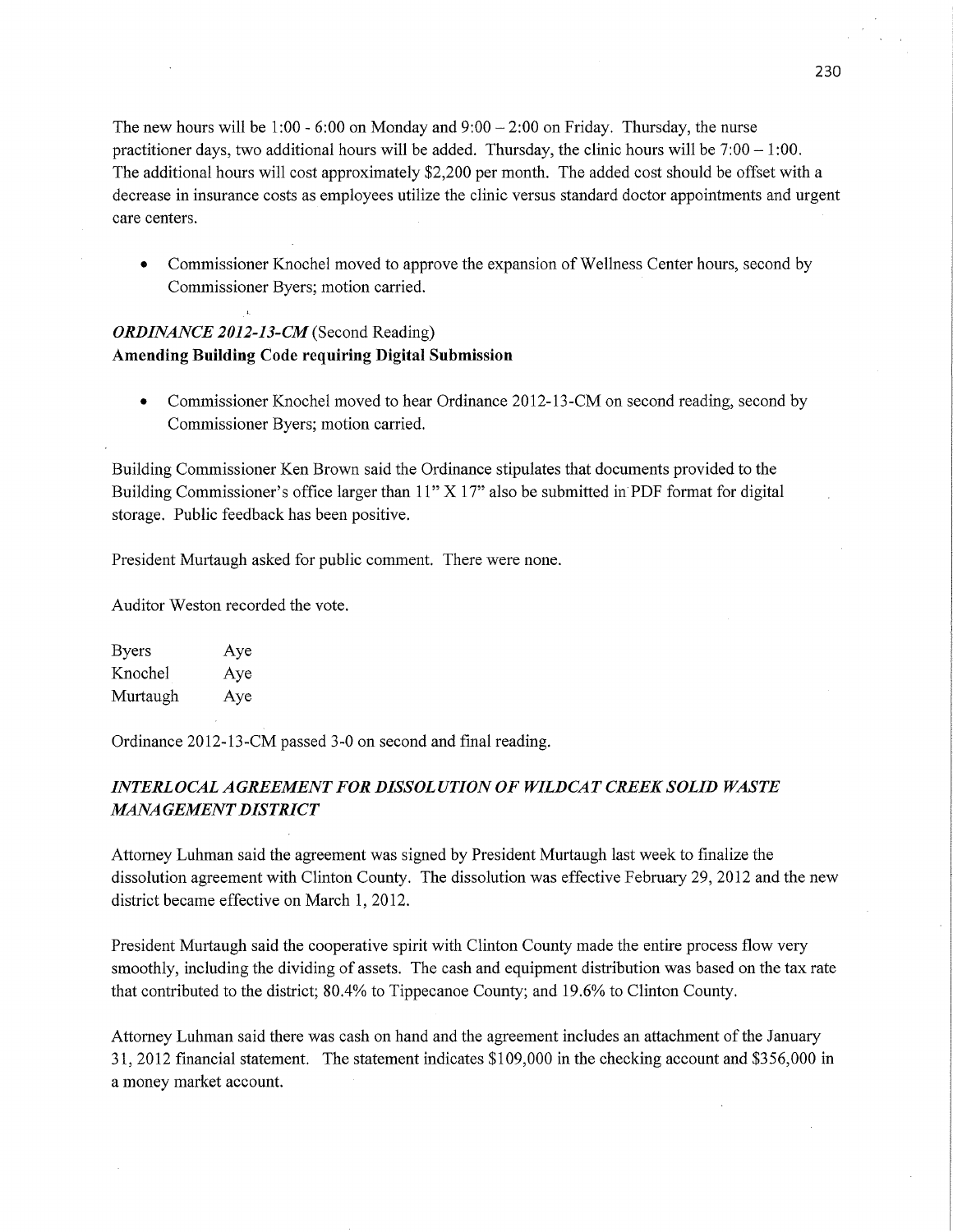Karen Griggs — 100 Thornbush Drive, West Lafayette: Ms. Griggs said the Clinton County Board of Directors didn't have a copy of the attachments and dissolutions because the Clinton County Commissioner was not present at the Wildcat District Board meeting.

Commissioner Byers confirmed he mailed copies of everything to the Board of Directors last week.

• Commissioner Knochel moved to approve the Interlocal Agreement, second by Commissioner Byers; motion carried.

# *APPOINTMENT* T0 *WABASH RIVER HERITAGE CORRIDOR COMMISSION (State/DNR)*

**0** Commissioner Knochel moved to approve the appointment of Ray Schnepp as an alternate to the Wabash River Heritage Corridor Commission; second by Commissioner Byers; motion carried.

# *UNFINISHED/NE W B USINESS*

**MITS** Executive Director Dave Sturgeon said the **MITS** Advisory Board restructured the ordinance and added an option allowing two members to be appointed by the County Commissioners. The members are not elected officials or County employees. The first person the **MITS** Board requests approval for is Steve Belter, the owner of Indiana Data Line. Mr. Belter has extensive technology knowledge and involvement with local infrastructure. He has signed a Conflict of Interest, which was submitted to the Clerk's office.

**0** Commissioner Knochel moved to approve the appointment of Steve Belter to the **MITS** Advisory Board, second by Commissioner Byers; motion carried.

# *REPORTS* ON *FILE*

The following reports are on file in the Commissioner's Office:

- **0** Building Commission
- **0** Central Mail and Duplicating
- **0** Wabash River Heritage Corridor Commission
- Parks and Recreation Board
- **0** Clerk of Circuit Court
- **•** Treasurer

# *PUBLIC COMMENT*

President Murtaugh reported on his recent trip to Washington DC. He met with all legislators, including Congressman Pence. The message from DC was "there is no money and nothing will be done until after the election", The transportation highway bill Will be renewed for 18 months or two years. During the "lame duck" session, which is the time from the election through the end of the year, they will deal with Bush tax cuts, which will expire, and also mandatory cuts directed from the failed super committee,